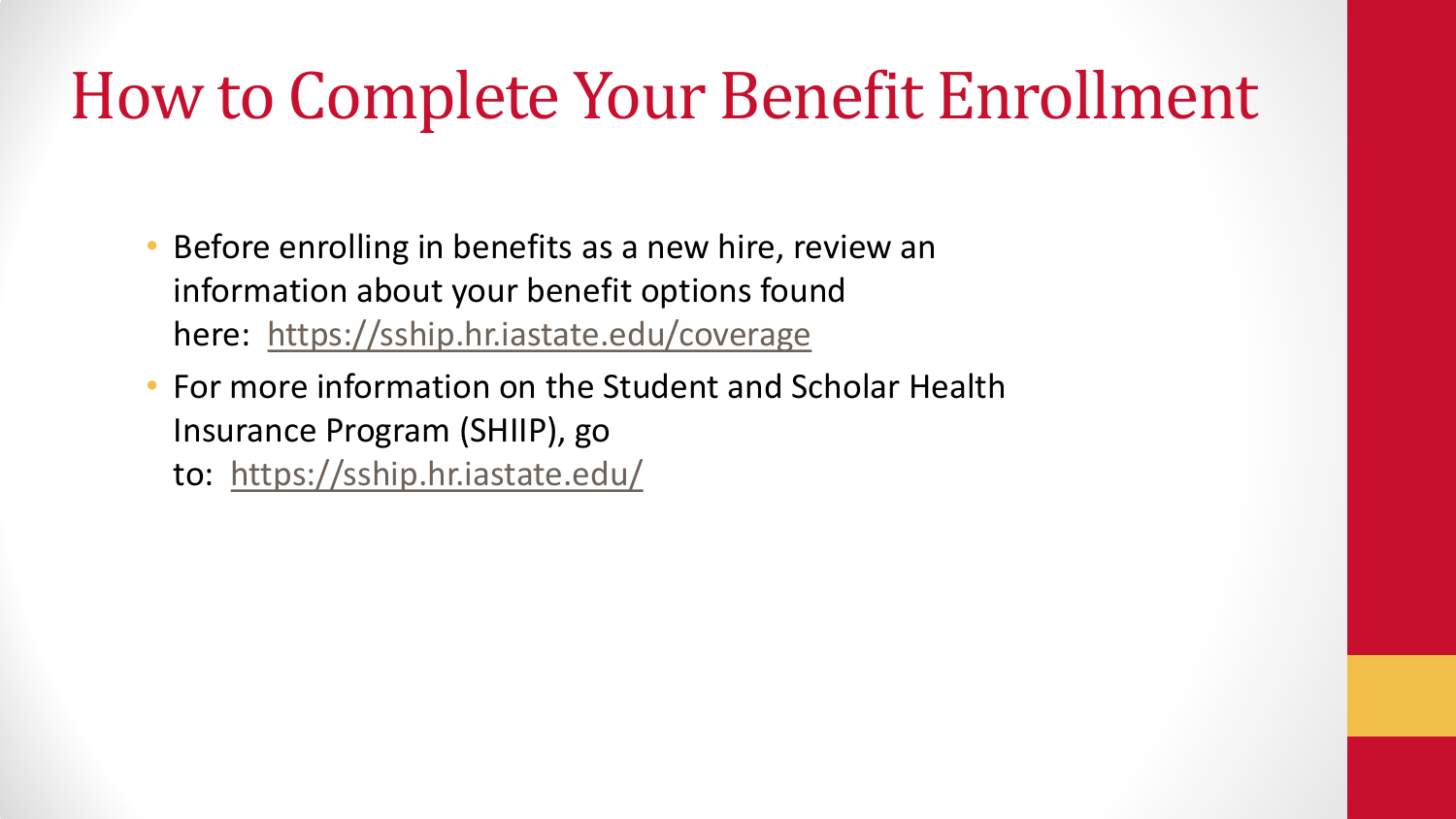- Steps:
	- After your Form I-9 has been finalized, you will receive more onboarding tasks
	- 1. Select the Inbox in Workday



- 2. Select the inbox item for Change Benefits for Life Event
- 3. Click Let's Get Started

| <b>Arabina</b><br>Activit                                                             | Change Benefit Elections                                      | ☆ 目 目 ◎ ♪ |
|---------------------------------------------------------------------------------------|---------------------------------------------------------------|-----------|
| a look book and will<br><b>Steving At</b>                                             | 19 designs - But 11/10/2021 DRealist 10/05/2021               |           |
| mu cast<br>16 devial age - Day 19/08/2020; D'Notive<br>o an<br>10/03/2020             | 10/22/2020<br>Initiated On<br>Sabrett Elections By 11/04/2020 |           |
| 3<br>FERRICT catalog<br>19 daylel age - Bue 19 10/2022): Phkotke<br>10.09/2020        | <b>Let's Get Barted</b>                                       |           |
| New Employee (trientation)<br>18 Beddings - Bue 19/12/2023; BReche<br>10/03/2020      |                                                               |           |
| Belefit Greitzkon<br>10/03/2020                                                       |                                                               |           |
| Waterson Streets (Sweethermins)<br>16/05/2020                                         |                                                               |           |
| pushin avF-sterafication<br>10/03/2020                                                |                                                               |           |
| Shange Benefits For Life Event<br>18 days ago., Sax 11/18/2000. IPhone:<br>16/85/5028 |                                                               |           |
| savele receited charges.<br>CC.<br>18 devisi age - Dae 19/19/2023                     |                                                               |           |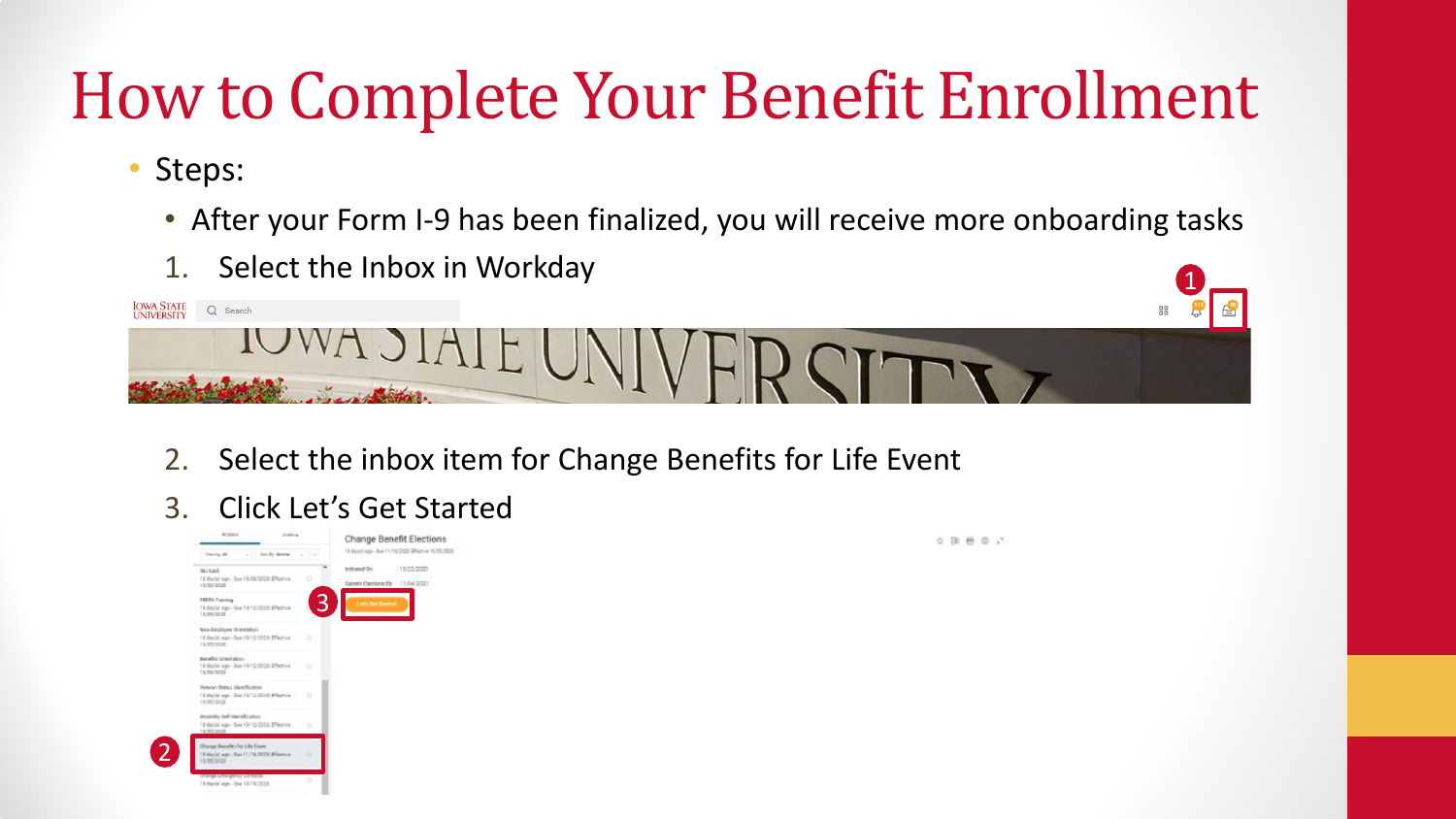- This will open the enrollment screen and you will be defaulted to medical self only coverage and dental will be waived
	- If this is correct at the bottom of screen click



- If you need to make changes proceed to the next steps:
	- 1. To make changes to medical click manage

| Projected Total Cost Per Paycheck<br>\$0.00                                                                                               |                                                                                     |        |
|-------------------------------------------------------------------------------------------------------------------------------------------|-------------------------------------------------------------------------------------|--------|
| <b>Health Care</b>                                                                                                                        |                                                                                     |        |
| $\sqrt{2}$<br><b>Graduate Assistant Medical</b><br>Wellmark PPO SSHIP Graduate Assistants Medical<br>Cost (Monthly)<br>Coverage<br>Manage | $\omega$<br><b>Graduate Assistant Dental</b><br>Waived<br>Included<br>Yourself Only | Enroll |
|                                                                                                                                           |                                                                                     |        |
|                                                                                                                                           |                                                                                     |        |
|                                                                                                                                           |                                                                                     |        |
| <b>Review and Sign</b><br>Save for Later                                                                                                  |                                                                                     |        |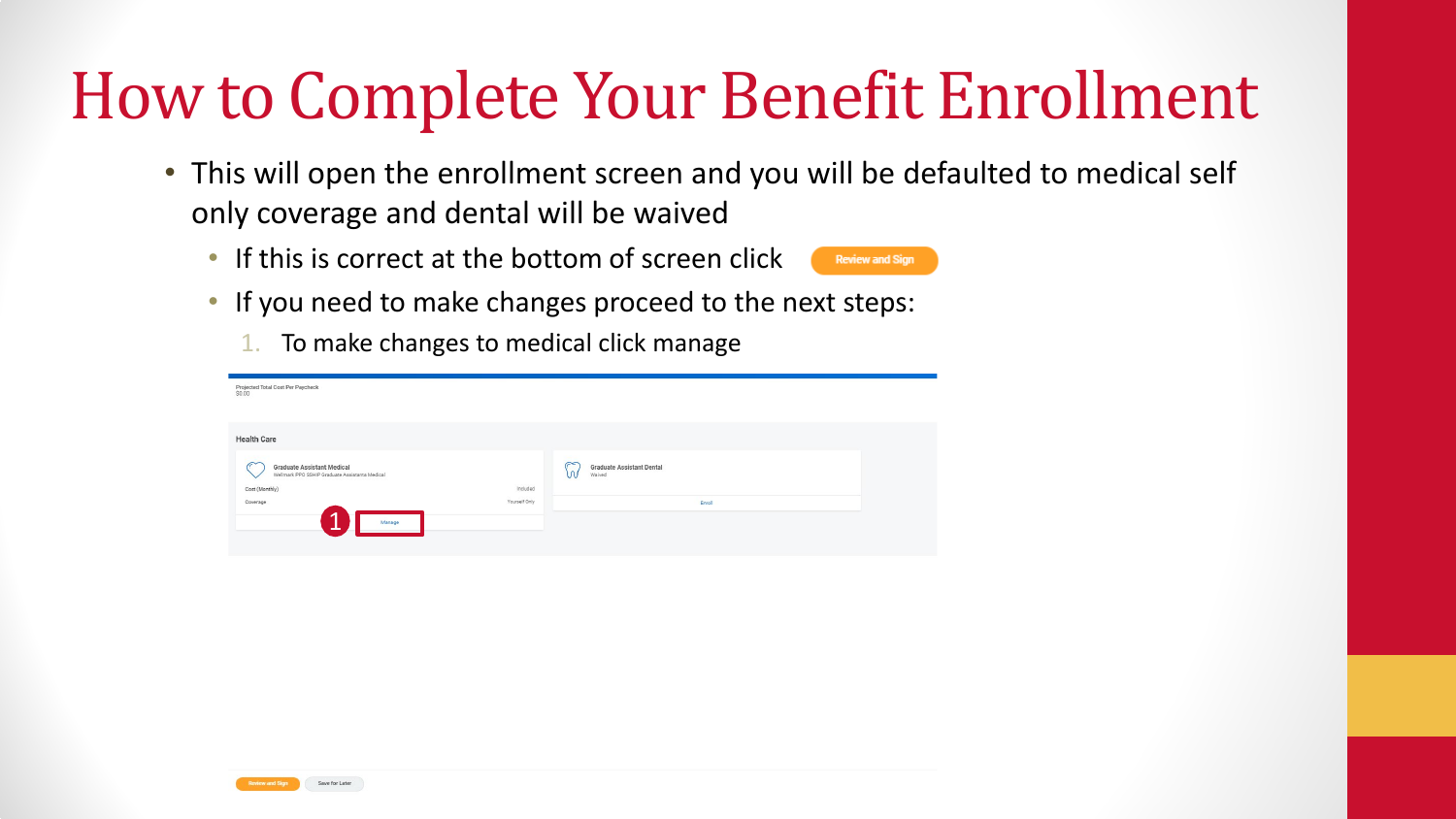2. Click Confirm and Continue

| Projected Total Cost Per Paycheck<br>\$0.00 |                                                |                   |                                |                                                                           |
|---------------------------------------------|------------------------------------------------|-------------------|--------------------------------|---------------------------------------------------------------------------|
| <b>Plans Available</b>                      |                                                |                   |                                |                                                                           |
| 1 item                                      |                                                |                   |                                | $\overline{\overline{\overline{z}}}\ \overline{\boxplus}\ \overline{u}^T$ |
| *Selection                                  | Benefit Plan                                   | You Pay (Monthly) | Company Contribution (Monthly) |                                                                           |
|                                             |                                                |                   |                                |                                                                           |
| <b>O</b> Select<br>◯ Waive                  | Wellmark PPO SSHIP Graduate Assistants Medical | Included          | \$212.00                       |                                                                           |

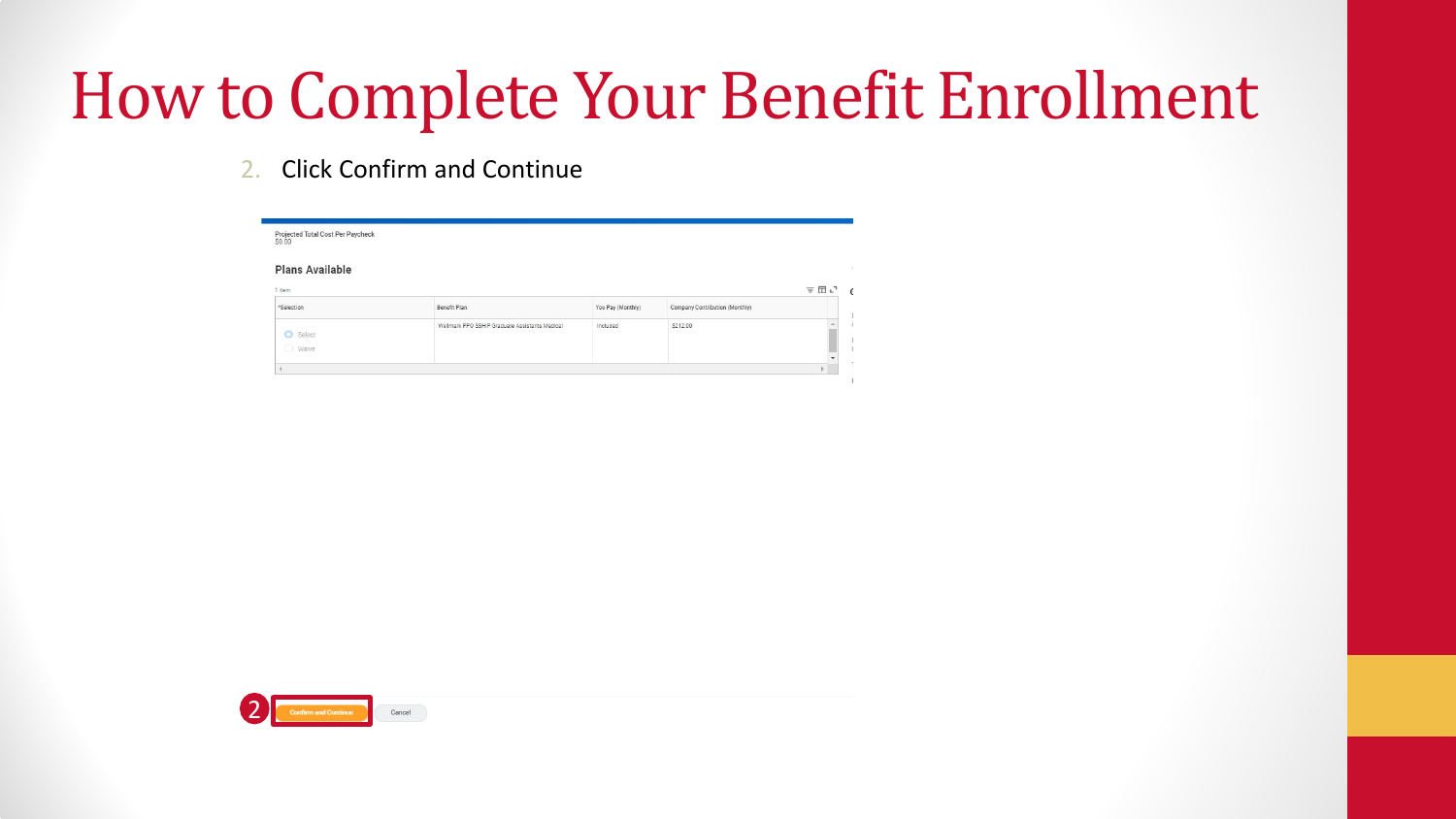- 3. Next to Coverage click on the 3 lines and 3 dots
	- Select the coverage level needed

| Projected Total Cost Per Paycheck<br>\$0.00 |                                                                          |  |  |
|---------------------------------------------|--------------------------------------------------------------------------|--|--|
| <b>Dependents</b>                           |                                                                          |  |  |
|                                             | Add a new dependent or select an existing dependent from the list below. |  |  |
| $\star$<br>Coverage                         | X Yourself Only<br>S.                                                    |  |  |
|                                             | Search                                                                   |  |  |
| Plan cost (Monthly)                         | Yourself Only                                                            |  |  |
|                                             | Yourself + Child(ren)                                                    |  |  |
| Add New Depende                             | Yourself + Domestic Partner<br>Child(ren)                                |  |  |
|                                             | Yourself + Spouse                                                        |  |  |
|                                             | Yourself + Domestic Partner                                              |  |  |
|                                             | Yourself + Spouse + Child(ren)                                           |  |  |
|                                             | Yourself + Domestic Partner +<br>C<br>Domestic Partner Child(ren)        |  |  |
|                                             | Yourself + Domestic Partner +<br>Child(ren)                              |  |  |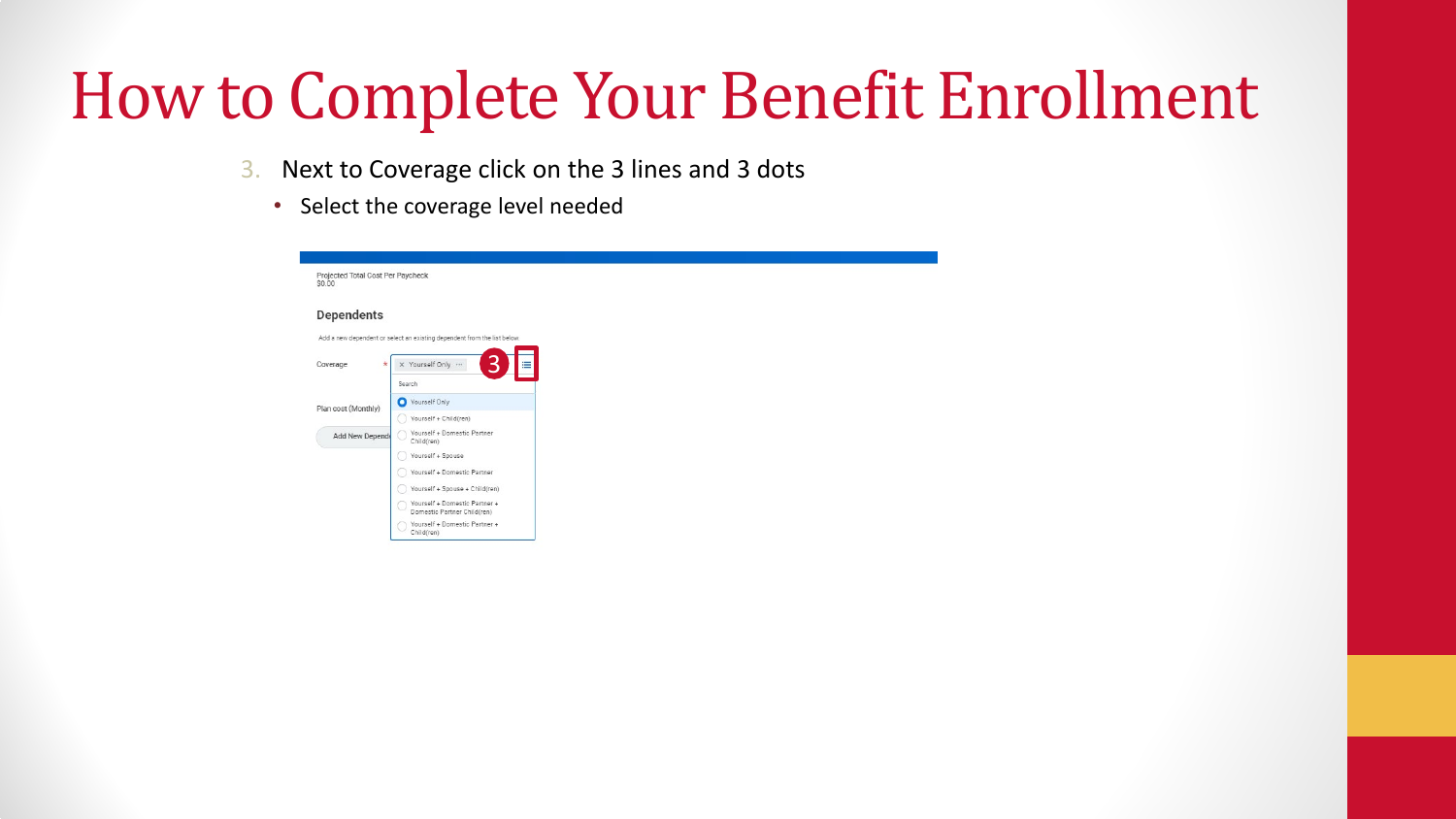#### 5. Select Add New Dependent

| <b>Dependents</b><br>Add a new dependent or select an existing dependent from the list below.<br>Yourself + Child(ren)<br>Coverage<br>*<br>$=$ | Plan cost per paycheck<br>\$160.00<br>(5<br>Add New Dependent |
|------------------------------------------------------------------------------------------------------------------------------------------------|---------------------------------------------------------------|
|                                                                                                                                                |                                                               |
|                                                                                                                                                |                                                               |
|                                                                                                                                                |                                                               |
|                                                                                                                                                |                                                               |
| Projected Total Cost Per Paycheck                                                                                                              | \$160.00                                                      |

Instructional Text Click OK to add dependents.

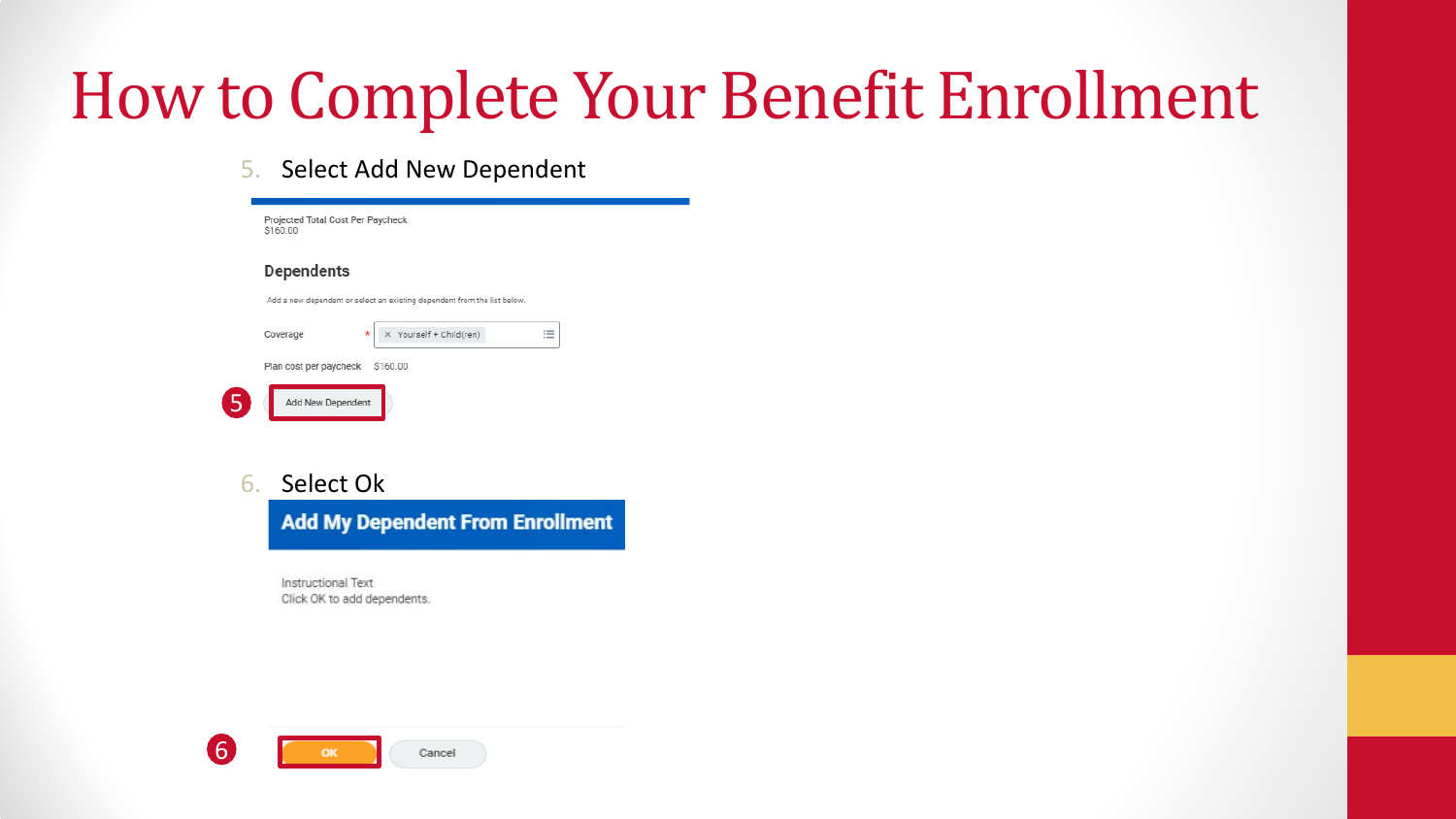7. Enter Your Dependent's Information (\* are required fields) and click Save

| Name                                                                                                      | <b>Personal Information</b>                          |                                                  |
|-----------------------------------------------------------------------------------------------------------|------------------------------------------------------|--------------------------------------------------|
| $\equiv$<br>$\times$ United States of America<br>Country                                                  | Relationship                                         | $\equiv$                                         |
| First Name                                                                                                | Date of Birth                                        | ★ MM/DD/YYYY                                     |
| Middle Name                                                                                               | Age                                                  | (empty)                                          |
| Last Name                                                                                                 | Gender                                               | select one<br>$\overline{\mathbf{v}}$<br>$\star$ |
| 洼<br>Suffix                                                                                               | Full-time Student                                    | □                                                |
|                                                                                                           | Student Status Start Date<br>Student Status End Date |                                                  |
|                                                                                                           | Disabled                                             | $\Box$                                           |
|                                                                                                           |                                                      |                                                  |
| Allow Duplicate Name<br>Check this box only when there is more than one dependent with the same name.     |                                                      |                                                  |
|                                                                                                           |                                                      |                                                  |
| <b>National IDs</b><br>Click the Add button to enter one or more National Identifiers for this dependent. |                                                      |                                                  |
|                                                                                                           |                                                      |                                                  |
| Add                                                                                                       |                                                      |                                                  |
| <b>Address</b>                                                                                            | Phone & Email                                        |                                                  |
| Use Existing Address                                                                                      |                                                      | Country Phone Code United States of America (+1) |
| 三                                                                                                         | Phone Number                                         | е                                                |
| 三<br>X United States of America<br>Country                                                                | Phone Extension                                      |                                                  |
| Address Line 1 *                                                                                          | Email Address                                        |                                                  |
| Address Line 2                                                                                            |                                                      |                                                  |
| City                                                                                                      |                                                      |                                                  |
| Е<br>State                                                                                                |                                                      |                                                  |
| Postal Code                                                                                               |                                                      |                                                  |
|                                                                                                           |                                                      |                                                  |
| County                                                                                                    |                                                      |                                                  |
| Save<br>Cancel                                                                                            |                                                      |                                                  |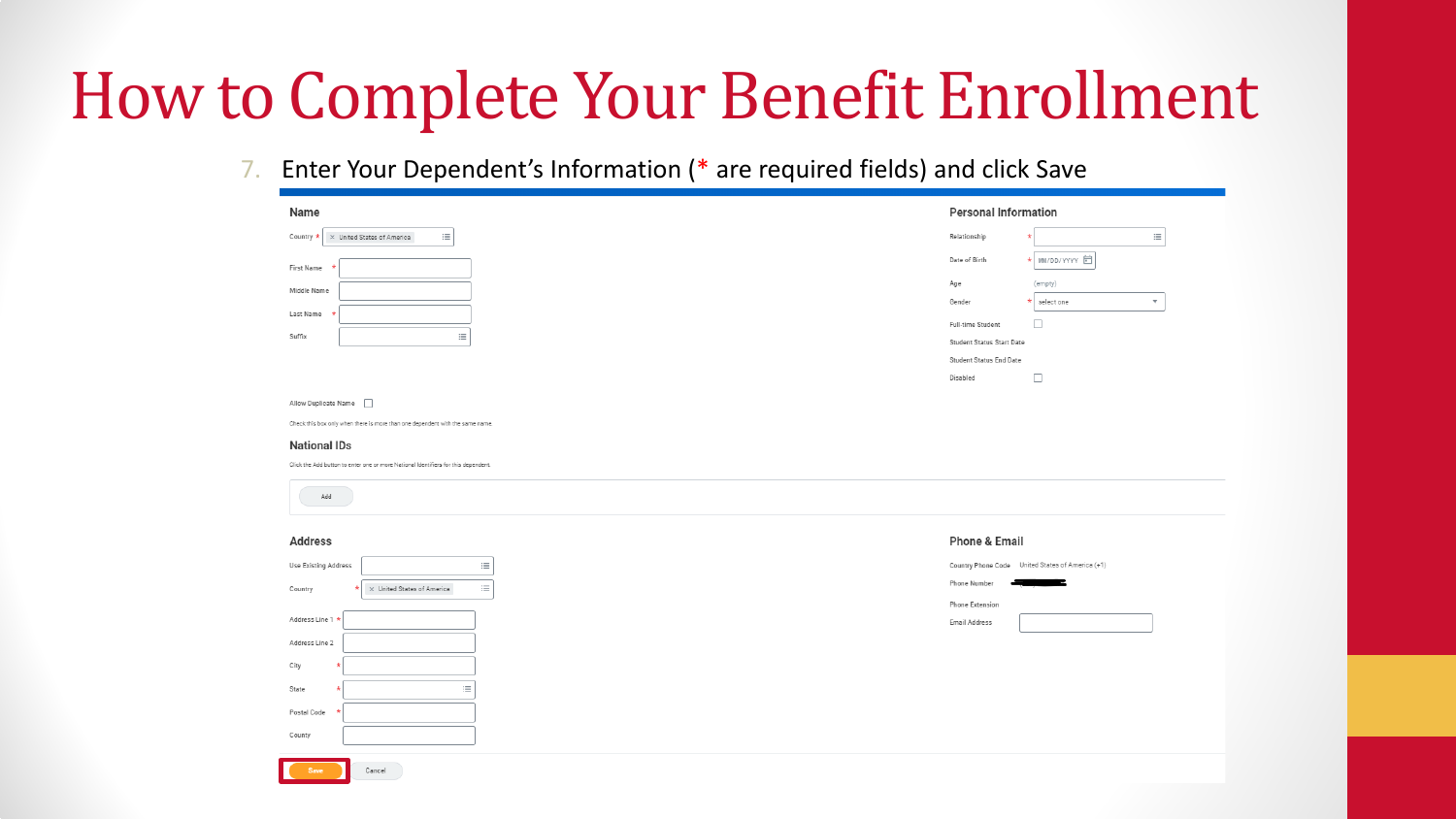8. To make changes to dental click Enroll

| <b>New Hire</b>                                                                     |                                                      |
|-------------------------------------------------------------------------------------|------------------------------------------------------|
| Projected Total Cost Per Paycheck<br>\$160.00                                       |                                                      |
|                                                                                     |                                                      |
| <b>Health Care</b>                                                                  |                                                      |
| <b>Graduate Assistant Medical</b><br>Wellmark PPO SSHIP Graduate Assistants Medical | œ<br><b>Graduate Assistant Dental</b><br>w<br>Waived |
| Cost per paycheck                                                                   | \$160.00                                             |
| Coverage                                                                            | Enroll<br>Yourself + Child(ren)                      |
| Dependents                                                                          | ×.                                                   |
| Manage                                                                              |                                                      |
|                                                                                     |                                                      |

#### 9. Select the dental insurance then select confirm and continue

| Projected Total Cost Per Paycheck<br>\$160.00 |                                                                                                                                        |                   |                                |     |
|-----------------------------------------------|----------------------------------------------------------------------------------------------------------------------------------------|-------------------|--------------------------------|-----|
| <b>Plans Available</b>                        |                                                                                                                                        |                   |                                |     |
| 1 item                                        | Select a plan or Waive to opt out of Graduate Assistant Dental. The displayed cost of waived plans assumes coverage for Yourself Only. |                   |                                | 三団い |
|                                               | Benefit Plan                                                                                                                           | You Pay (Monthly) | Company Contribution (Monthly) |     |
| *Selection                                    |                                                                                                                                        |                   |                                |     |
| O Select<br>() Waive                          | Delta Dental DPO SSHIP Graduate Assistant Dental                                                                                       | \$8.50            | \$13.00                        |     |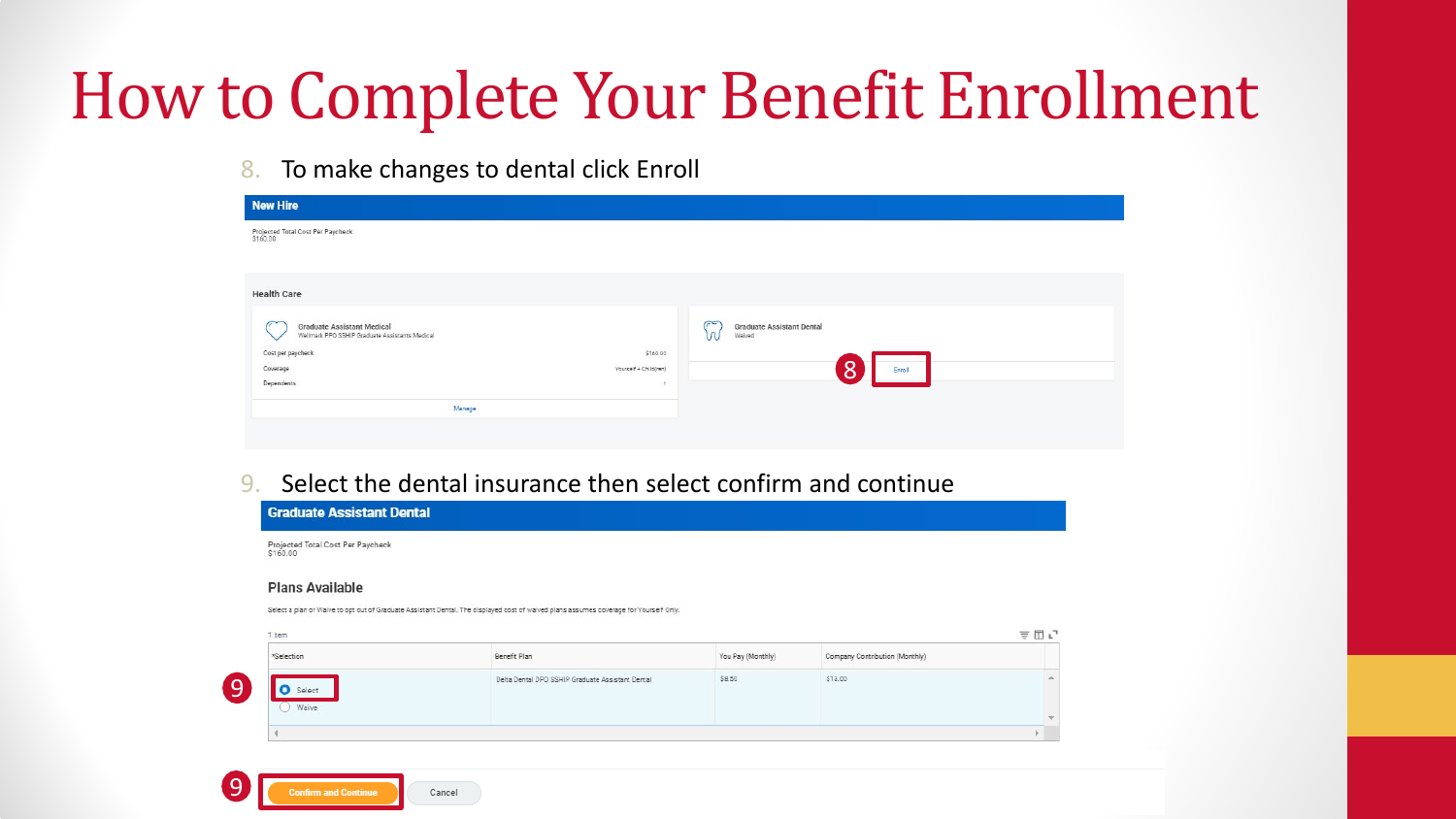- 10. This will be defaulted to Yourself only
- 11. To add dependent, click the box next to the dependent's name

| Projected Total Cost Per Paycheck<br>\$168.50 |                                                                          |              |               |                                                  |
|-----------------------------------------------|--------------------------------------------------------------------------|--------------|---------------|--------------------------------------------------|
| Dependents                                    |                                                                          |              |               |                                                  |
|                                               | Add a new dependent or select an existing dependent from the list below. |              |               |                                                  |
|                                               | * Yourself Only                                                          |              |               |                                                  |
| Coverage                                      |                                                                          |              |               |                                                  |
| Plan cost per paycheck \$8.50                 |                                                                          |              |               |                                                  |
|                                               |                                                                          |              |               |                                                  |
| Add New Dependent                             |                                                                          |              |               |                                                  |
| 1 item                                        |                                                                          |              |               |                                                  |
| Select                                        | Dependent                                                                | Relationship | Date of Rirth | $\overline{\tau} \ \overline{\boxplus}\ \iota^*$ |
|                                               | Sam Smith                                                                | Child        | 01/01/2021    |                                                  |
| $\left  \right $                              |                                                                          |              |               |                                                  |



**Click Save**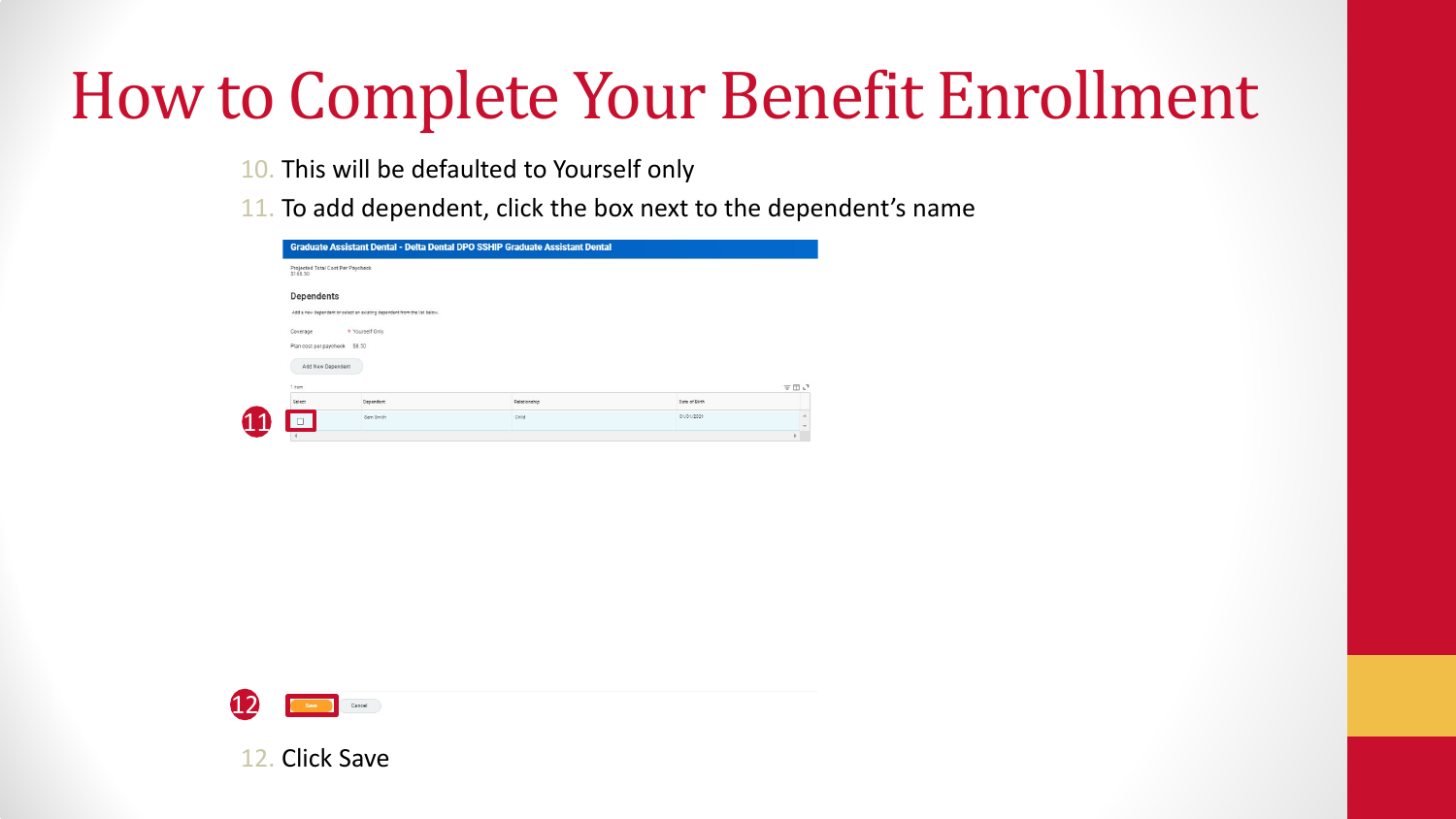13. Review your benefit elections and click Review and Sign

| <b>New Hire</b>                                                                          |                       |                                                                                                       |                       |
|------------------------------------------------------------------------------------------|-----------------------|-------------------------------------------------------------------------------------------------------|-----------------------|
| Projected Total Cost Per Paycheck<br>\$188.00                                            |                       |                                                                                                       |                       |
|                                                                                          |                       |                                                                                                       |                       |
|                                                                                          |                       |                                                                                                       |                       |
| <b>Health Care</b>                                                                       |                       |                                                                                                       |                       |
| C<br><b>Graduate Assistant Medical</b><br>Wellmark PPO SSHIP Graduate Assistants Medical |                       | $\infty$<br><b>Graduate Assistant Dental</b><br>W<br>Delta Dental DPO SSHIP Graduate Assistant Dental |                       |
| Cost per paycheck                                                                        | \$160.00              | Cost per paycheck                                                                                     | \$28.00               |
| Coverage                                                                                 | Yourself + Child(ren) | Coverage                                                                                              | Yourself + Child(ren) |
| Dependents                                                                               | 1                     | Dependents                                                                                            | 11                    |
| Manage                                                                                   |                       | Manage                                                                                                |                       |
|                                                                                          |                       |                                                                                                       |                       |
|                                                                                          |                       |                                                                                                       |                       |
|                                                                                          |                       |                                                                                                       |                       |
|                                                                                          |                       |                                                                                                       |                       |
|                                                                                          |                       |                                                                                                       |                       |
|                                                                                          |                       |                                                                                                       |                       |
|                                                                                          |                       |                                                                                                       |                       |
|                                                                                          |                       |                                                                                                       |                       |
|                                                                                          |                       |                                                                                                       |                       |
|                                                                                          |                       |                                                                                                       |                       |
|                                                                                          |                       |                                                                                                       |                       |
|                                                                                          |                       |                                                                                                       |                       |
|                                                                                          |                       |                                                                                                       |                       |
|                                                                                          |                       |                                                                                                       |                       |
|                                                                                          |                       |                                                                                                       |                       |
|                                                                                          |                       |                                                                                                       |                       |
|                                                                                          |                       |                                                                                                       |                       |
|                                                                                          |                       |                                                                                                       |                       |
|                                                                                          |                       |                                                                                                       |                       |
|                                                                                          |                       |                                                                                                       |                       |

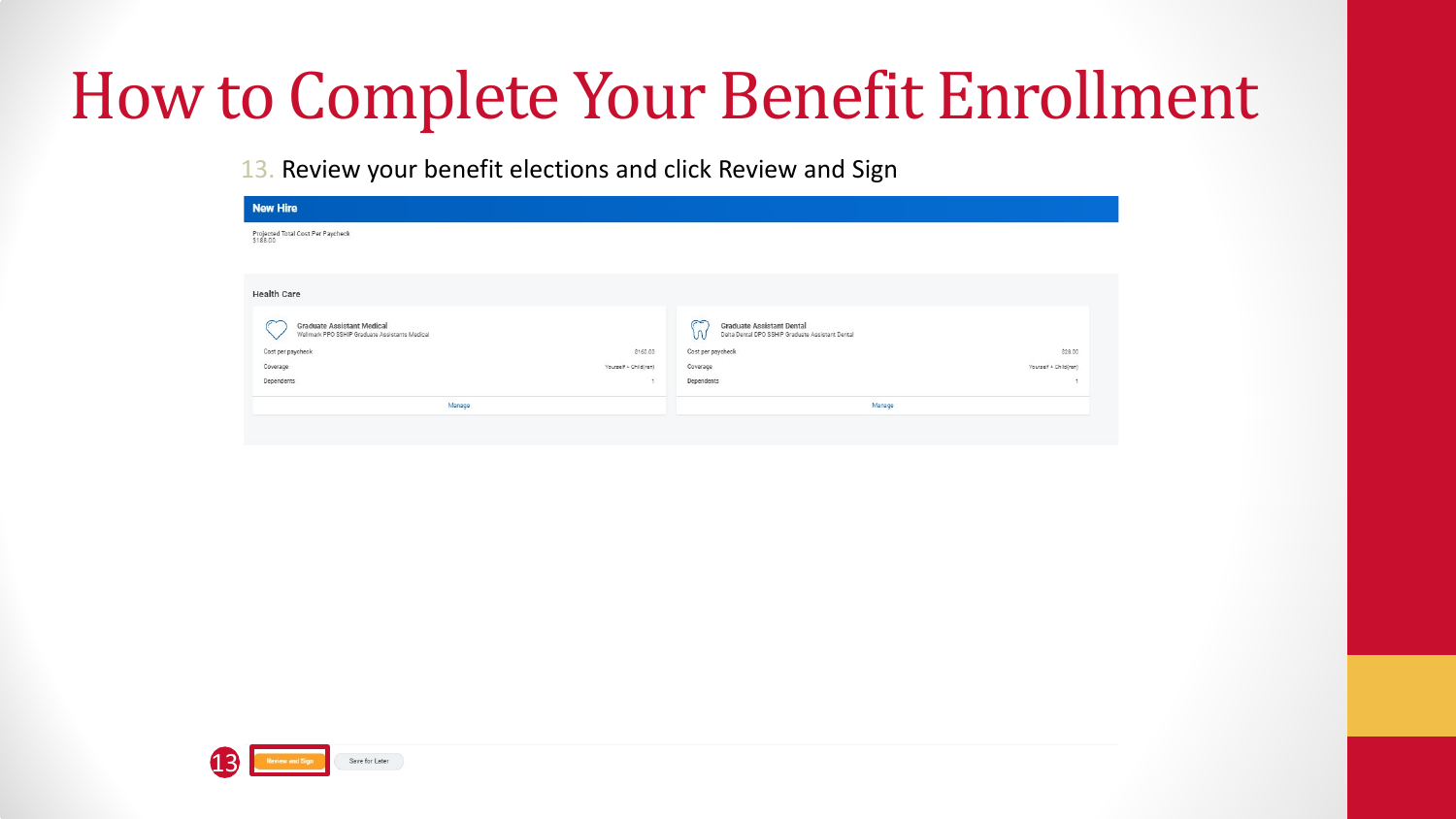14. Review your summary of benefits and select Submit

14

| <b>View Summary</b>                                                                                                                                                               |                     |                      |                       |            |               |                                        |                                             |
|-----------------------------------------------------------------------------------------------------------------------------------------------------------------------------------|---------------------|----------------------|-----------------------|------------|---------------|----------------------------------------|---------------------------------------------|
| Projected Total Cost Per Paycheck<br>\$188.00                                                                                                                                     |                     |                      |                       |            |               |                                        |                                             |
| Please review your benefit elections for accuracy. If you need to make any changes, select the "Go Back" button at the bottom of the page. Do not use your browser's back button. |                     |                      |                       |            |               |                                        |                                             |
|                                                                                                                                                                                   |                     |                      |                       |            |               | Turn on the new tables view $\bigcirc$ |                                             |
| Selected Benefits 2 items                                                                                                                                                         |                     |                      |                       |            |               |                                        | $\equiv \boxplus \lrcorner$                 |
| Plan                                                                                                                                                                              | Coverage Begin Date | Deduction Begin Date | Coverage              | Dependents | Beneficiaries | Cost                                   |                                             |
| Graduate Assistant Medical                                                                                                                                                        | 08/16/2021          | 08/01/2021           | Yourself + Child(ren) | Sam Smith  |               | \$160.00                               | $\Delta$                                    |
| Wellmark PPO SSHIP Graduate Assistants Medical                                                                                                                                    |                     |                      |                       |            |               |                                        |                                             |
| Graduate Assistant Dental                                                                                                                                                         | 08/16/2021          | 08/01/2021           | Yourself + Child(ren) | Sam Smith  |               | \$28.00                                |                                             |
| Delta Dental DPO SSHIP Graduate Assistant Dental                                                                                                                                  |                     |                      |                       |            |               |                                        | <b>Control</b>                              |
| 4.                                                                                                                                                                                |                     |                      |                       |            |               |                                        | $\mathcal{F}$                               |
|                                                                                                                                                                                   |                     |                      |                       |            |               | Turn on the new tables view $\bigcirc$ |                                             |
| Waived Benefits 0 items                                                                                                                                                           |                     |                      |                       |            |               |                                        | $\Box$ $\Box$                               |
|                                                                                                                                                                                   |                     |                      |                       |            |               |                                        |                                             |
|                                                                                                                                                                                   |                     |                      | No Data               |            |               |                                        |                                             |
|                                                                                                                                                                                   |                     |                      |                       |            |               |                                        |                                             |
|                                                                                                                                                                                   |                     |                      |                       |            |               | Turn on the new tables view (          |                                             |
| Total Benefits Cost 1 item                                                                                                                                                        |                     |                      |                       |            |               |                                        | $\equiv \boxplus \ \textbf{L}^{\mathsf{T}}$ |
| Company Contribution                                                                                                                                                              |                     |                      | Employee Cost         | Net Cost   |               |                                        |                                             |
| \$256.00                                                                                                                                                                          |                     |                      | \$199.00              | \$188.00   |               |                                        | $\Rightarrow$                               |
| $4 -$                                                                                                                                                                             |                     |                      |                       |            |               |                                        | $\mathbb{R}^2$ .                            |
| <b>Attachments</b>                                                                                                                                                                |                     |                      |                       |            |               |                                        |                                             |
|                                                                                                                                                                                   |                     |                      |                       |            |               |                                        |                                             |
|                                                                                                                                                                                   |                     |                      | Drop files here       |            |               |                                        |                                             |
|                                                                                                                                                                                   |                     |                      | $\sigma$              |            |               |                                        |                                             |
|                                                                                                                                                                                   |                     |                      | Select files          |            |               |                                        |                                             |
|                                                                                                                                                                                   |                     |                      |                       |            |               |                                        |                                             |
|                                                                                                                                                                                   |                     |                      |                       |            |               |                                        |                                             |
|                                                                                                                                                                                   |                     |                      |                       |            |               |                                        |                                             |
|                                                                                                                                                                                   |                     |                      |                       |            |               |                                        |                                             |
|                                                                                                                                                                                   |                     |                      |                       |            |               |                                        |                                             |
|                                                                                                                                                                                   |                     |                      |                       |            |               |                                        |                                             |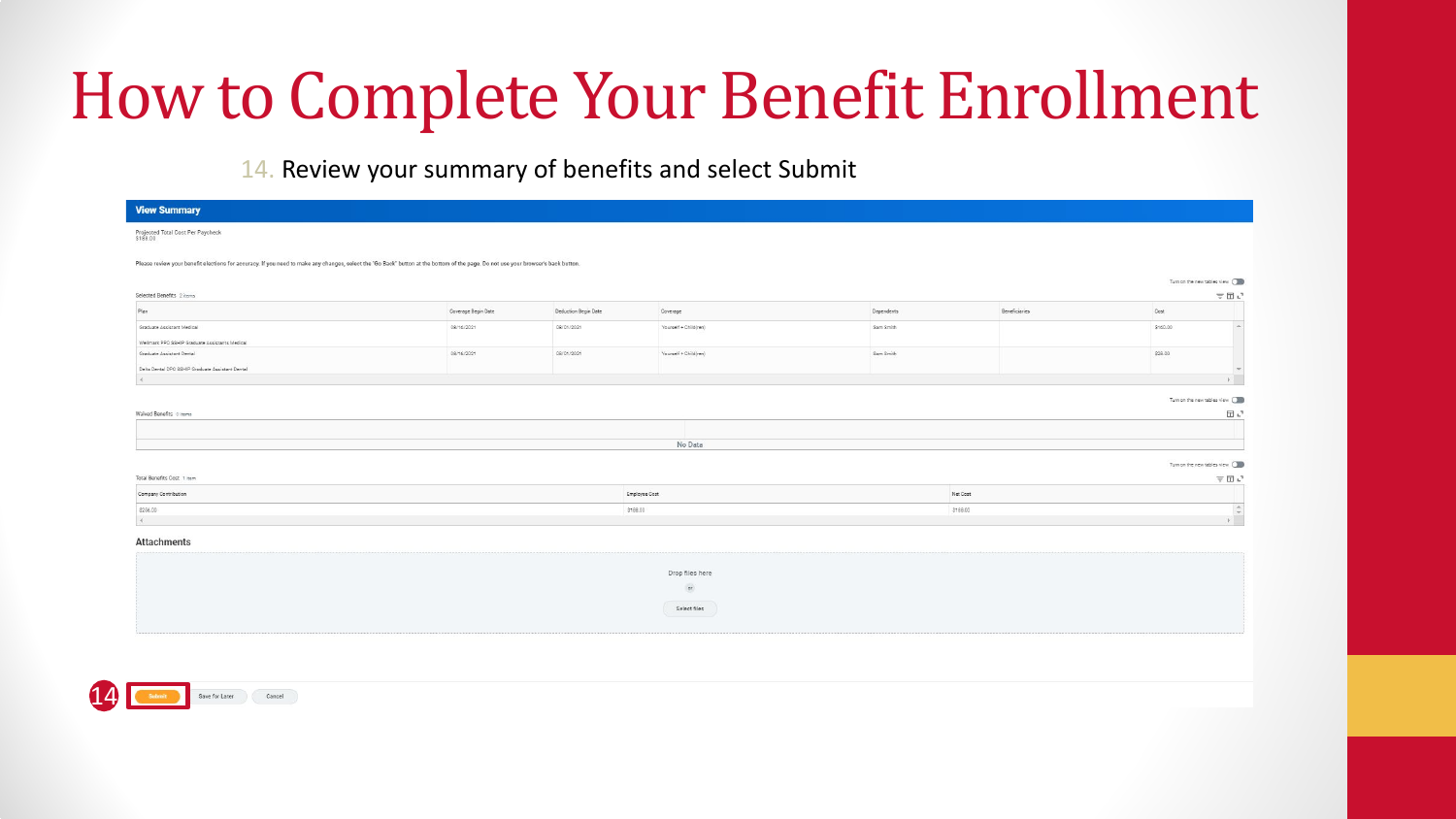- 15. Your enrollment is now complete
	- You can select to view your benefits statement or click Done

| Success, You're Enrolled<br>You have submitted your benefits elections! If you have any questions, please contact your Benefits Partner.<br>View 2021 Benefits Statement |
|--------------------------------------------------------------------------------------------------------------------------------------------------------------------------|
|                                                                                                                                                                          |
|                                                                                                                                                                          |
|                                                                                                                                                                          |
|                                                                                                                                                                          |
|                                                                                                                                                                          |
|                                                                                                                                                                          |
|                                                                                                                                                                          |
|                                                                                                                                                                          |
|                                                                                                                                                                          |
|                                                                                                                                                                          |
|                                                                                                                                                                          |
|                                                                                                                                                                          |
|                                                                                                                                                                          |
|                                                                                                                                                                          |
|                                                                                                                                                                          |
|                                                                                                                                                                          |
|                                                                                                                                                                          |
|                                                                                                                                                                          |
|                                                                                                                                                                          |
|                                                                                                                                                                          |